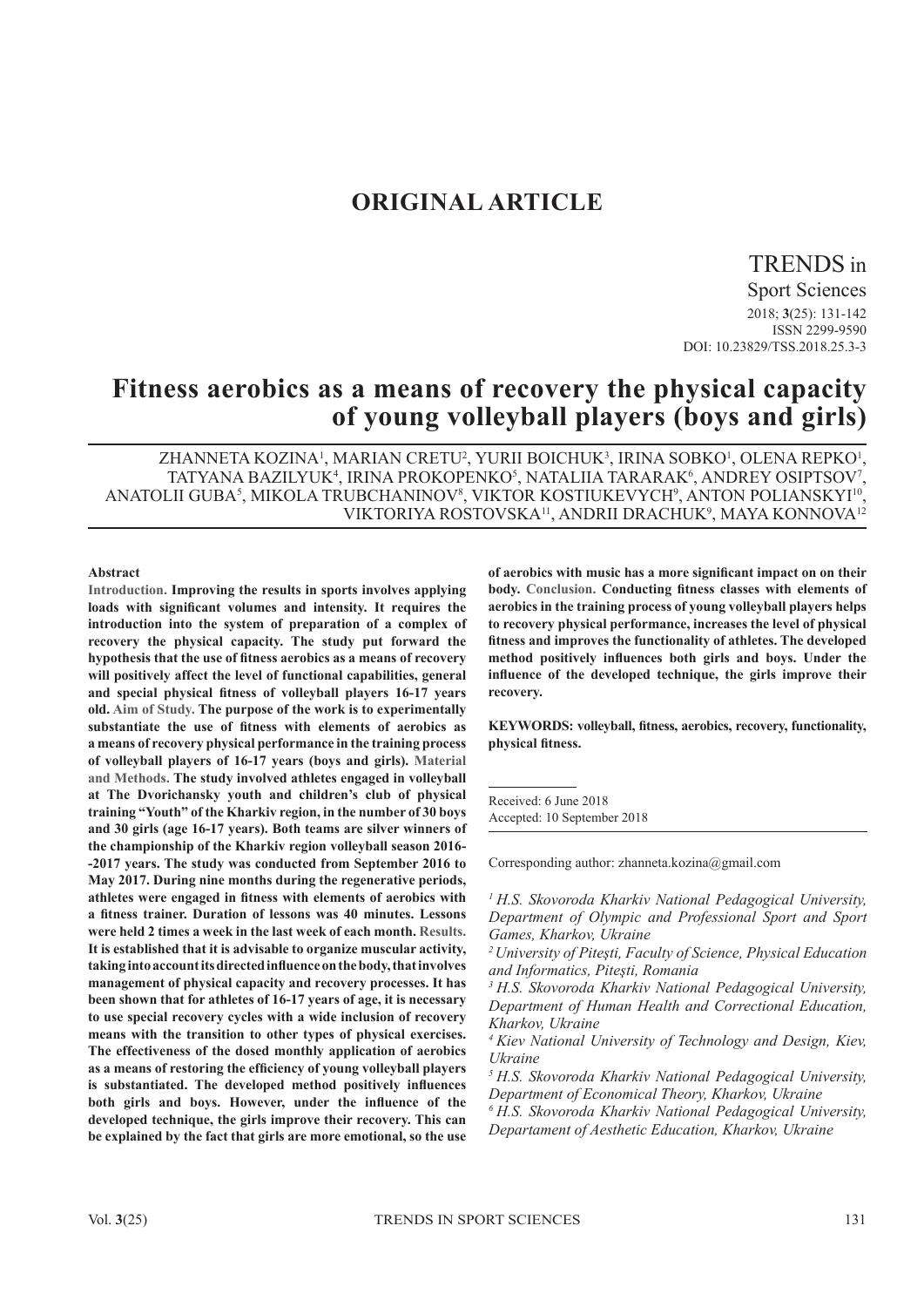*<sup>7</sup>Mariupol State University, Department of Physical Education and Health, Mariupol, Ukraine*

*<sup>8</sup> H.S. Skovoroda Kharkiv National Pedagogical University, Research Department, Kharkov, Ukraine*

*<sup>9</sup>Mykhailo Kotsiubynsky Vinnytsia State Pedagogical University, Vinnytsia, Ukraine*

*10 H.S. Skovoroda Kharkiv National Pedagogical University, Department of Criminal Law Disciplines, Kharkov, Ukraine 11 H.S.Skovoroda Kharkiv Nayional Pedagogical University, Department of Scientific Foundation of Management and Psychology, Kharkov, Ukraine* 

*<sup>12</sup>Vinnytsia Academy of Continuing Education, Vinnytsia, Ukraine*

## **Introduction**

Improving the results in sports involves applying<br>loads with significant volumes and intensity. loads with significant volumes and intensity. It requires the introduction into the system of preparation of a complex of recovery the physical capacity. Modern remedies of recovery greatly improve the athletic performance of sportsmen [9]. The state and development of the theory and practice of world volleyball is characterized by the search for more effective means and methods of restoration of work capacity of skilled athletes and young volleyball players. Excessive workload in the process of sports training leads to significant changes in the body, fatigue, strain and overtraining [8]. At the same time, the educational process of athletes aged 16-17 is aimed at preparing for admission to a higher educational institution. Therefore, the increase in the volume and the increasing complexity of educational information requires them increased attention, concentration, stress of their mental, emotional and physical capabilities. Thus, today the search for new means of restoration of work capacity and adaptation to the conditions of the training process of athletes of 16-17 years is of special urgency.

In recent years, increased interest in the use of fitness and aerobics in various sports. Fitness classes are good for their emotions (due to musical accompaniment and a specific commentary by the coach) and high motor density (due to the current method of conducting). They promote the complex development of all physical qualities, increase physical fitness and functional training. A feature of fitness and aerobics is the ability to accurately dose the intensity of the load throughout the class (due to pulse mode) [19].

To date, a large number of scientific works is devoted to the search for optimal means of restoring the physical performance of athletes.

Delextrat et. al. [2] showed the use of sports massage and water procedures in the competitive period of basketball players. They found that in general, immersion in cold water is more useful than athletic massage in restoring after basketball matches, especially in women.

Singh [20] researched the level of physical fitness in gaming sports. Examines the relationship of physical fitness with physical fitness in women's and men's teams. The author stresses that when the fatigue is reduced and the working capacity increases, there is an increase in functional resources. Also, saving of functional expenses is carried out, coordination of functions of different systems of an organism improves. Therefore, the complex application of various rehabilitation measures contributes to increasing the effectiveness of the training process.

Kilpatrick, Bortzfield, and Giblin [7] determine the relationship between perceived stress. The assessment was conducted before, during and after the aerobic exercise set for general work, but varied in intensity. Researchers point out that the high level of physical fitness of athletes significantly expands their functionality and leads to a reduction in the cost of energy resources of the body.

Kellmann [6] shows the importance of optimizing the state of recovery of physical activity after intense training loads in sport. After all, the peculiarities of the course of restorative processes can be attributed to the progressive increase in fitness and athletic performance. And also cause development of fatigue, syndrome of re-training and in connection with this suspension of growth of sports results. The optimal combination of fatigue and subsequent recovery is the physiological basis of long-term adaptation of the body to physical activity.

Visnes and Bahr [22] show the need for the use of means to restore the body to prevent injuries in volleyball. It was found that anthropometric data of volleyball players of 16-17 years old and high dynamic loads are the main factors of knee injury in this age. The transition from juniors to the professional level of young athletes leads to a sharp increase in the load. At the same time, the risk of developing characteristic pains in the area of ligament overcorrel increases.

Zhanneta et. al. [23] have developed a concept of individualization of the training of athletes, which leads to an increase in their functional and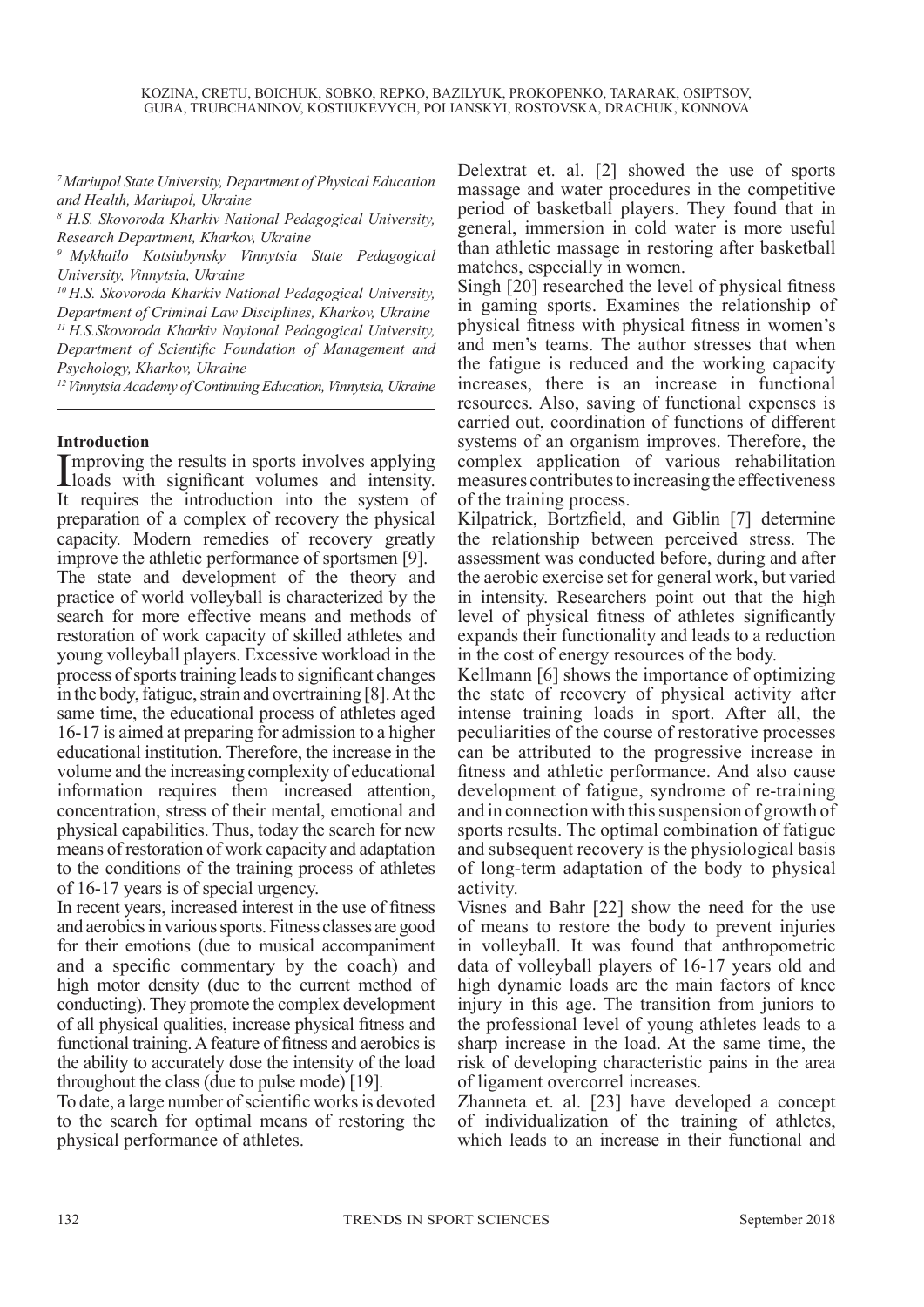psycho-physiological capabilities, contributes to the improvement of adaptive abilities, the normalization of vegetative functions. Scientists emphasize that the use of various restorative products is considered as an integral part of the training of athletes. Therefore, it is necessary to study questions aimed at preventing re-training, maximizing recovery after high and excessive loads in sports games.

According to the literature, there are nontraditional means of restoration of work capacity, namely the use of medicinal plants and autogenous training [9, 21]. Scientists argue that the use of mummies, medicinal plants in the training process of basketball players contributes to improving the efficiency of recovery processes and disability. After all, they are based on products close to the human body and do not cause negative side effects. Autogenic training positively influences recovery processes by activating the parasympathetic part of the nervous system and inhibiting the activity of the sympathetic part of the nervous system.

In the modern system of recovery of athletes stand out: pedagogical, hygienic, medical and biological and psychological means [9, 21]. At young athletes the complex use of restorative means is of great importance. Namely, a rational combination in the training process of different microcycles. Application of a hygienically expedient schedule of an athlete's day and rational nutrition. Mandatory use after intense competition or competitive period of special recovery cycles with a wide inclusion of active rest with the transition to other types of physical exercises [17]. That is why we chose fitness aerobics classes as a means restoration of physical ability of volleyball players of 16-17 years.

Thus, modern scientists pay more attention to substantiating, improving and increasing the efficiency of the training and competition processes of volleyball players. Identify the individual characteristics of volleyball players at different stages of preparation [3, 18]. Offering various systems for restoring physical performance of athletes. They note that at the stage of improving the athletic skill, the remedies should be applied according to special schemes by the medical professional, depending on the individual characteristics of the body of the athlete [5, 16]. At the same time, the problem of restoration of work capacity of young volleyball players is considered insufficient, therefore our research is actual and timely.

# **Aim of Study**

The research hypothesizes that the use of fitness aerobics as a means of recovery will positively affect the level of functional capabilities, general and special physical fitness of volleyball players of 16-17 years.

Aim: to experimentally substantiate the use of fitness with the elements of aerobics as a means to restore physical performance in the training process of volleyball players of 16-17 years.

## **Material and Methods**

#### *Participants*

The study involved athletes engaged in volleyball at the Dvorichansky youth and children's club of physical training "Youth" of the Kharkiv region, in the number of 30 boys and 30 girls (age 16-17 years). Both teams are silver winners of the championship of the Kharkiv region volleyball season 2016-2017 years.

## *Organization of research*

The study was conducted from September 2016 to May 2017. During nine months during the recovery microcycles, athletes were engaged in fitness with elements of aerobics with a fitness trainer.

In our study, the duration of a fitness training session was 40-45 minutes. Initially, a warm-up was conducted, the purpose of which is to prepare the functional systems of the body for loading. It included exercises whose amplitude and velocity gradually increased. It included breathing exercises, general exercises (various types of walking, movement), exercises for the development of flexibility (static and dynamic stretching of the muscles). Further aerobic exercises were performed, which were accompanied by the consumption of a large amount of oxygen for a long time. The main task of these exercises is the training of the cardiovascular system and the respiratory system, improving the functional state of the body. They were divided into basic, step-platform exercises and dance exercises.

The base included exercises to improve the physical fitness of athletes. Depending on the intensity, different combinations of steps, jumps, running and other exercises were used. The load level increased with the use of encrustation in the form of cuffs, dumbbells, various shock absorbers.

Exercises on step-platforms are a set of choreographic movements accompanied by music. Exercises are designed to train the muscles of the lower and upper parts of the body, as well as the cardiovascular system.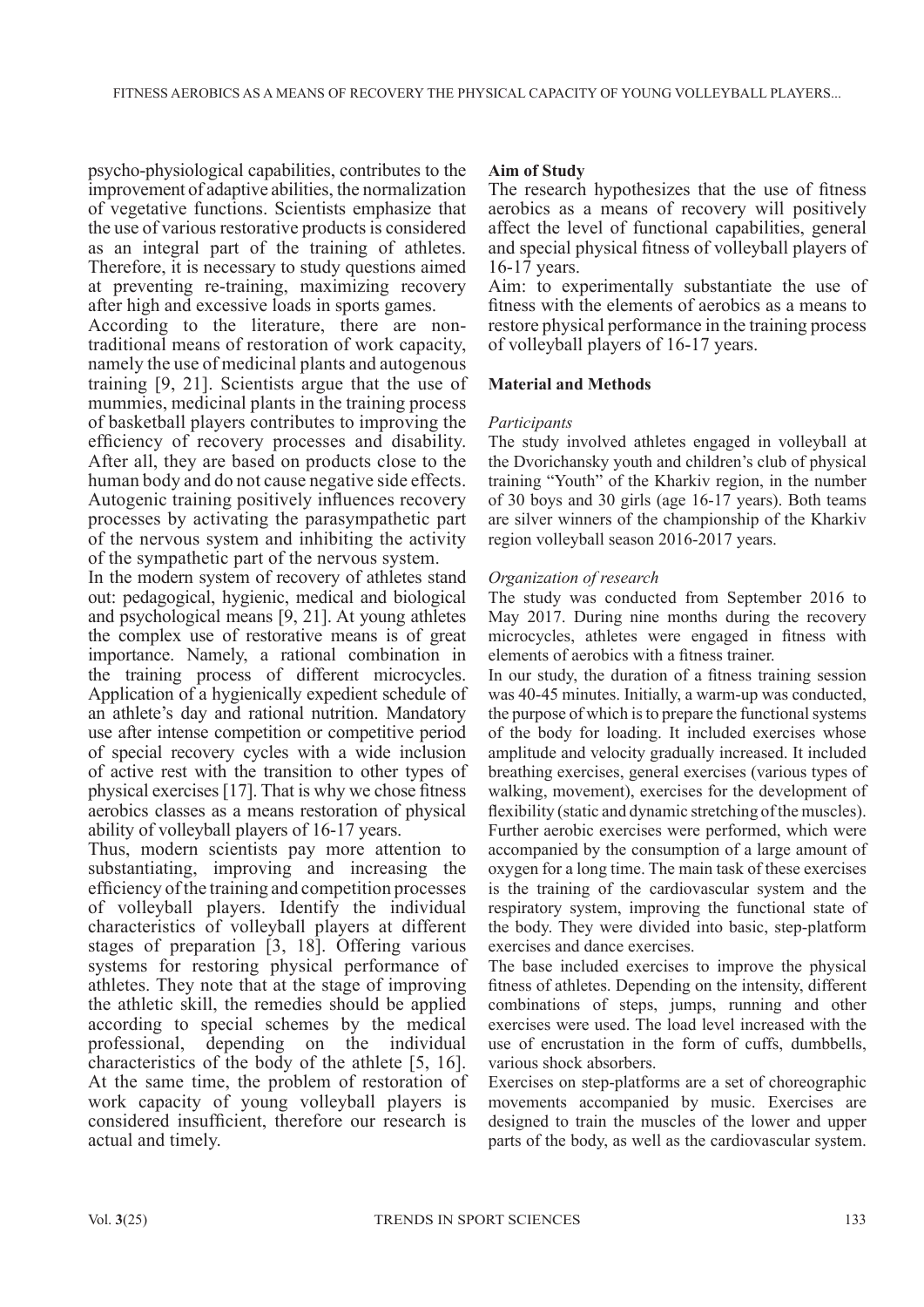When performing the exercises, the trainer changed the height of the platform, used a different choreography, applied burdening for the hands, changed the pace of music.

Dance exercises included aerobic dance programs of various styles that develop all the components of physical fitness. Duration of dance, tempo, continuity create a good training aerobic effect. Dance compositions allow to develop the general culture of movements, their expressiveness, freedom of orientation in musical rhythms. For each training session the trainer has selected the appropriate musical accompaniment. Preferring musical compositions that have a clear rhythm. It should be noted that in some classes music was used as a background, for the removal of monotony of repetitive motions of the same type. In other music, he set the rhythm, character, and governed the pace of movements. Musical rhythm has organized movements, raised the mood of athletes. Positive emotions caused the desire to perform more energetic movements, which contributed to the improvement of efficiency, improvement, active recreation.

Before and after the experiment, athletes were tested for physical and functional fitness.

# *Research methods*

In the work the theoretical analysis of special literature, methods of mathematical statistics, methods of testing of functional capabilities and physical preparedness were used.

In sports practice, physical fitness is assessed by means of numerous functional tests that involve determining the reserve capacity of the body [17]. We used the Guench and Ruffie samples.

Guench test. The pulse is measured in the standing position for 30 seconds, then the breath is resting on full exhalation, after three breaths at 3/4 depth. During the delay, use a nose clamp. The time is fixed by the stopwatch in seconds. Then you need to measure the pulse in 30 seconds immediately after restoration of the breath. If the delay time is less than 34 seconds, the result is considered unsatisfactory. The result within 35-39 seconds indicates a satisfactory rate, and time over 40 seconds is a good result.

Ruffie test. In the position of lying on the back for 5 minutes, determine the number of ripples for 15 s (P1); then for 45 s, 30 sit-ups are performed. After loading, the number of ripples is recalculated for the first 15 s (P2), and then for the last 15 of the first minute of the recovery period (P3). The assessment of cardiac performance is based on the formula:

Index Ruffie =  $(4 * (P1 + P2 + P3) - 200) / 10$ . Results are evaluated by the index value from 0 to 15. Less than  $3 - good performance$ ;  $3 - 6 - average$ ;  $7 - 9$ satisfactory; 10-14 – bad (average cardiac insufficiency); 15 and above (severe heart failure).

We also used a special performance test [15]. The choice of this test is due to the fact that boys and girls aged 16- -17 years go to a new stage of improving special physical fitness (for this age, athletes are characterized by the assignment of skill levels). Performing a test allows you to investigate physical performance, special endurance, as well as special physical fitness (execution of attack strike). Special performance test. First, the heart rate is measured at rest. Next, an attack strike from Zone 4 (2) is performed for 2 minutes 30 seconds (for men) and 2 minutes (for women) with an intensity of 12-14 attacking beats per minute (rush from the line of attack with a fast return after strike to the line of attack). After that, the heart rate is measured immediately after loading, at 1 and 3 minutes of recovery, check for pulse recovery after loading to 120-130 beats per minute. Pulse Rate Rating:

– for 45-90 s – high level of efficiency;

– for 90-120 s – a good level of efficiency;

– for 120-160 s – satisfactory level of efficiency.

We also determined special physical fitness. Evaluated the hit of the ball in two targets  $3 \times 3$  m, marked on the side lines behind the attack line. The beats turn in both targets. The number of ball losses (strikes in a grid, past a target, out) was calculated – one attempt.

Tests of physical fitness – jumping with a rope for 1 min, bending the hands in the emphasis lying in 30 s, lifting the body for 30 s from the position of lying [23].

## *Statistical analysis*

For statistical processing of the obtained data, computer programs Microsoft Excel "Data Analysis", SPSS were used. For each indicator, the average arithmetic value, the mean square deviation S (standard deviation), and the estimation of the probability of discrepancies between the parameters of the initial and final results by the Student t-criterion with the corresponding probability level (p) were determined. Differences and the presence of interrelations were considered reliable at a level of significance  $p \le 0.05$ . An analysis of variance was also used. The influence of sex, the period of testing on the indicators of the athletes' functional fitness was determined.

## **Results**

Our research confirms the positive effect of selected remedies on the functional state of the body of volleyball players (Table 1).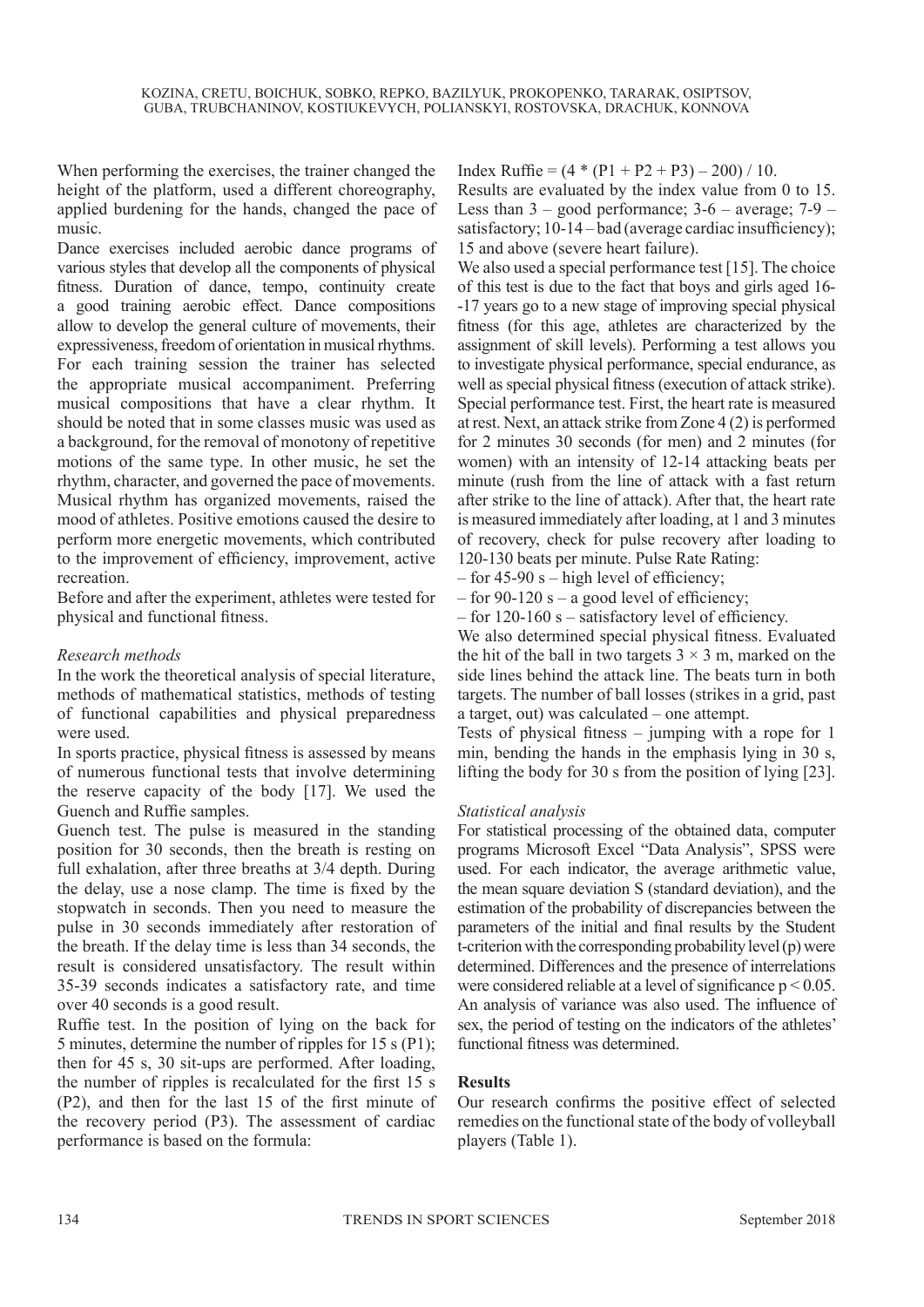|                                                                 |                | <b>Statistical Indicators</b> |                |       |      |                        |                |      |                              |                                |      |                                   |      |                    |      |         |
|-----------------------------------------------------------------|----------------|-------------------------------|----------------|-------|------|------------------------|----------------|------|------------------------------|--------------------------------|------|-----------------------------------|------|--------------------|------|---------|
| Registered metrics                                              | Girls          |                               |                |       |      |                        | <b>Boys</b>    |      |                              | Girls-boys<br>to<br>Experiment |      | Girls-boys<br>after<br>Experiment |      |                    |      |         |
|                                                                 | To             |                               |                | After |      |                        | T <sub>0</sub> |      | After                        |                                |      |                                   |      |                    |      |         |
|                                                                 | Experiment     |                               | Experiment     |       |      | p                      | Experiment     |      | Experiment                   |                                |      | p                                 |      | p                  |      | p       |
|                                                                 | $\overline{x}$ | S                             | $\overline{x}$ | S     |      |                        | $\overline{x}$ | S    | $\overline{x}$               | S                              |      |                                   |      |                    |      |         |
| Heart rate at rest.<br>beats $min^{-1}$                         | 78.2           | 6.1                           | 77.5           | 5.9   | 0.45 | >0.05                  | 73.5           | 5.9  | 71.2                         | 5.8                            | 1.52 | >0.05                             | 3.03 | < 0.01             | 4.17 | < 0.001 |
| Heart rate after<br>loading, beats min <sup>-1</sup>            | 186.6 27.2     |                               | 180.2          | 25.5  | 0.94 | >0.05                  | 192.3          | 28.2 | 186.4                        | 27.0                           | 0.83 | >0.05                             | 0.80 | >0.05              | 0.91 | >0.05   |
| Heart rate for 1 min<br>restoration.<br>beats $min^{-1}$        | 174.3          | 23.4                          | 162.2 21.1     |       | 2.10 |                        |                |      | $\leq 0.05$ 176.2 22.5 160.0 | 21.1                           | 2.88 | < 0.05                            |      | $0.32 > 0.05$ 0.40 |      | >0.05   |
| Heart rate for 3 min<br>restoration.<br>beats $\text{min}^{-1}$ | 108.1          | 19.6                          | 88.2           | 18.3  |      | $4.06 \le 0.001$ 110.2 |                | 19.2 | 91.5                         | 18.8                           | 3.81 | < 0.01                            | 0.42 | >0.05              | 0.69 | >0.05   |
| Guench test, s                                                  | 32.1           | 12.6                          | 41.1           | 14.1  | 2.60 | < 0.05                 | 38.2           | 13.4 | 46.0                         | 16.6                           | 2.03 | < 0.05                            | 1.81 | >0.05              | 1.23 | >0.05   |
| Ruffie test, c.u.                                               | 9.3            | 3.7                           | 4.4            | 2.2   | 6.23 | < 0.001                | 8.1            | 3.2  | 2.5                          | 2.1                            | 8.01 | < 0.001                           |      | $1.34 > 0.05$ 3.42 |      | >0.05   |

**Table 1.** Comparative characteristic of functional readiness of volleyball players (boys) (n = 30) and volleyball players (girls)  $(n = 30)$  16-17 years as a result of experiment

As a result of the experiment, reliable differences in heart rate were found at the first minute of recovery in boys (from 176.2 beats per minute to 160 beats per minute;  $p \le 0.05$ ), in girls (from 174.3 beats·min<sup>-1</sup> to 162.2 beats·min<sup>-1</sup>;  $p < 0.05$ ). Also, there were significant differences in heart rate indices at the third minute of recovery in boys (from 110.2 beats  $\text{min}^{-1}$  to 91.5 beats  $\text{min}^{-1}$ ;  $p < 0.01$ ) and girls

(from 108.1 beats  $\text{min}^{-1}$  to 88.2 beats  $\text{min}^{-1}$ ; p < 0.001). We improve the results by the fact that the performance of aerobic exercises accelerates the course of restorative processes. Our chosen medium-intensity load activates the activity of the cardiovascular and respiratory systems. Reliable improvement of the results of Guench and Ruffie tests after the experiment shows an increase in the

**Table 2.** The influence of sex and the period of testing (before applying the application of the developed technique and after applying the developed technique) to the level of functionality of athletes (Heart rate at rest)

| Dependent Variable:<br>Heart rate at rest.<br>beats $\text{min}^{-1}$ |                            |     |                |            |       | Tests of intergroup and externally group effects |                       |                    |
|-----------------------------------------------------------------------|----------------------------|-----|----------------|------------|-------|--------------------------------------------------|-----------------------|--------------------|
| Source                                                                | Type III Sum<br>of Squares | df  | Mean<br>Square | F          | Sig.  | Partial Eta<br>Squared                           | Noncent.<br>Parameter | Observed<br>Powerb |
| Corrected Model                                                       | 832.705a                   | 3   | 277.56         | 6.367      | 0.000 | 0.141                                            | 19.101                | 0.963              |
| Intercept                                                             | 670029.2                   | л.  | 670029.185     | 153690.741 | 0.000 | 0.993                                            | 15369.741             | 1.000              |
| <b>Sex</b>                                                            | 811.2                      |     | 811.20         | 18.60      | 0.000 | 0.138                                            | 18.608                | 0.990              |
| Time Test                                                             | 21.505                     |     | 21.505         | 0.493      | 0.484 | 0.004                                            | 0.493                 | 0.107              |
| Sex * Time Test                                                       | $\overline{0}$             | л.  | 0.000          | 0.000      | 1.000 | 0.000                                            | 0.000                 | 0.050              |
| Error                                                                 | 5056.909                   | 116 | 43.594         |            |       |                                                  |                       |                    |
| Total                                                                 | 675918.8                   | 120 |                |            |       |                                                  |                       |                    |
| Corrected Total                                                       | 5889.615                   | 119 |                |            |       |                                                  |                       |                    |

a. R Squared =  $0.141$  (Adjusted R Squared =  $0.119$ )

b. Computed using alpha  $= 0.05$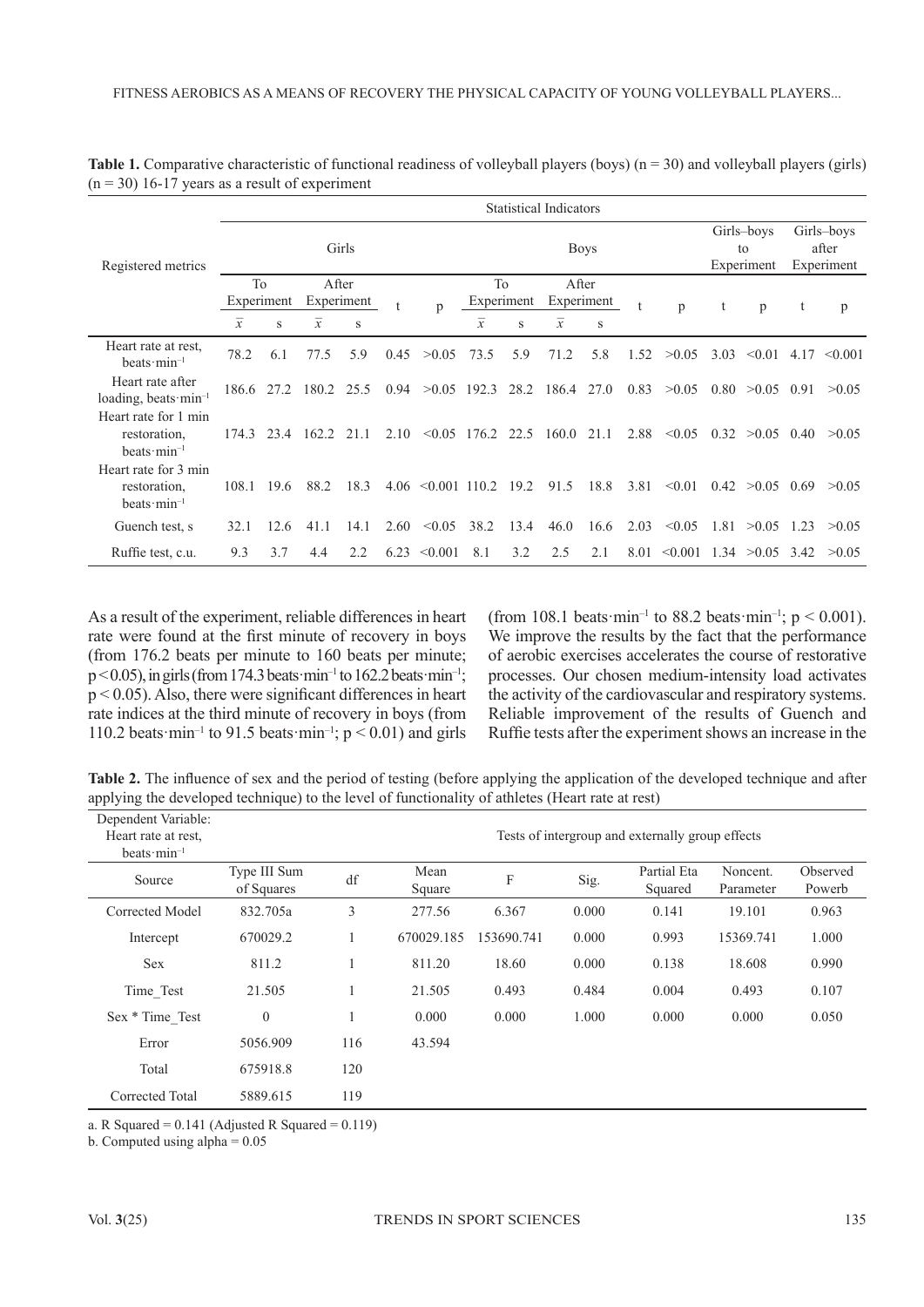| Dependent Variable: Heart rate after loading,<br>beats $\cdot$ min <sup>-1</sup> | Tests of intergroup and externally group effects |     |                |           |       |                        |                       |                    |  |
|----------------------------------------------------------------------------------|--------------------------------------------------|-----|----------------|-----------|-------|------------------------|-----------------------|--------------------|--|
| Source                                                                           | Type III Sum<br>of Squares                       | df  | Mean<br>Square | F         | Sig.  | Partial Eta<br>Squared | Noncent.<br>Parameter | Observed<br>Powerb |  |
| Corrected Model                                                                  | 2259.856a                                        | 3   | 753.285        | 3.365     | 0.021 | 0.080                  | 10.095                | 0.750              |  |
| Intercept                                                                        | 3884617                                          |     | 3884616.736    | 17353.000 | 0.000 | 0.993                  | 17353.000             | 1.000              |  |
| <b>Sex</b>                                                                       | 1009.2                                           |     | 1009.200       | 4.508     | 0.036 | 0.037                  | 4.508                 | 0.558              |  |
| Time Test                                                                        | 1250.656                                         |     | 1250.656       | 5.587     | 0.020 | 0.046                  | 5.587                 | 0.650              |  |
| Sex * Time Test                                                                  | $\theta$                                         |     | 0.000          | 0.000     | 1.000 | 0.000                  | 0.000                 | 0.050              |  |
| Error                                                                            | 25967.59                                         | 116 | 223.859        |           |       |                        |                       |                    |  |
| Total                                                                            | 3912844                                          | 120 |                |           |       |                        |                       |                    |  |
| Corrected Total                                                                  | 28227.44                                         | 119 |                |           |       |                        |                       |                    |  |

**Table 3.** The influence of sex and the period of testing (before applying the application of the developed technique and after applying the developed technique) to the level of functionality of athletes (Heart rate after loading)

a. R Squared =  $0.080$  (Adjusted R Squared =  $0.056$ )

b. Computed using alpha  $= 0.05$ 

level of physical ability of volleyball players ( $p < 0.01$ , p < 0.001) (Table 1).

Reduction of the heart rate in girls as a result of the experiment is reliable with a lower level of significance than in boys ( $p \le 0.001$  – for girls and  $p \le 0.01$  – for boys). Proceeding from the received results it is possible to assume, that the developed technique strongly influences restorative processes at girls.

However, the differences between the indicators of girls and boys are reliable only for the heart rate at rest. This is typical both before the experiment and after the experiment. The findings can be explained by the higher emotionality of girls compared to boys. However, under load, these differences disappear.

To more accurately test the influence of the developed technique on girls and boys involved in volleyball, a dispersion analysis was carried out. A significant effect of sex on the value of heart rate at rest was found (in boys this value is lower than in girls) (Table 2).

A significant effect of sex on the value of heart rate after exercise was found (in boys this value is higher than in girls) (Table 3). A significant influence of the test period on the

**Table 4.** The influence of sex and the period of testing (before applying the application of the developed technique and after applying the developed technique) to the level of functionality of athletes (Heart rate for 1 min restoration)

|                 | Dependent Variable: Heart rate for 1 min restoration,<br>beats $min^{-1}$ |                        |                | Tests of intergroup and externally group effects |       |                        |                       |                    |  |  |
|-----------------|---------------------------------------------------------------------------|------------------------|----------------|--------------------------------------------------|-------|------------------------|-----------------------|--------------------|--|--|
| Source          | Type III Sum<br>of Squares                                                | $\mathrm{d}\mathbf{f}$ | Mean<br>Square | F                                                | Sig.  | Partial Eta<br>Squared | Noncent.<br>Parameter | Observed<br>Powerb |  |  |
| Corrected Model | 2112.760a                                                                 | 3                      | 704.253        | 16.256                                           | 0.000 | 0.296                  | 48.768                | 1.000              |  |  |
| Intercept       | 3650611                                                                   |                        | 3650610.6      | 84265.77                                         | 0.000 | 0.999                  | 84265.77              | 1.000              |  |  |
| <b>Sex</b>      | 97.2                                                                      |                        | 97.200         | 2.244                                            | 0.137 | 0.019                  | 2.244                 | 0.318              |  |  |
| Time Test       | 2015.56                                                                   |                        | 2015.560       | 46.524                                           | 0.000 | 0.286                  | 46.524                | 1.000              |  |  |
| Sex * Time Test | $\theta$                                                                  |                        | 0.000          | 0.000                                            | 1.000 | 0.000                  | 0.000                 | 0.050              |  |  |
| Error           | 5025.419                                                                  | 116                    | 43.323         |                                                  |       |                        |                       |                    |  |  |
| Total           | 3657749                                                                   | 120                    |                |                                                  |       |                        |                       |                    |  |  |
| Corrected Total | 7138.18                                                                   | 119                    |                |                                                  |       |                        |                       |                    |  |  |

a. R Squared =  $0.296$  (Adjusted R Squared =  $0.278$ )

b. Computed using alpha  $= 0.05$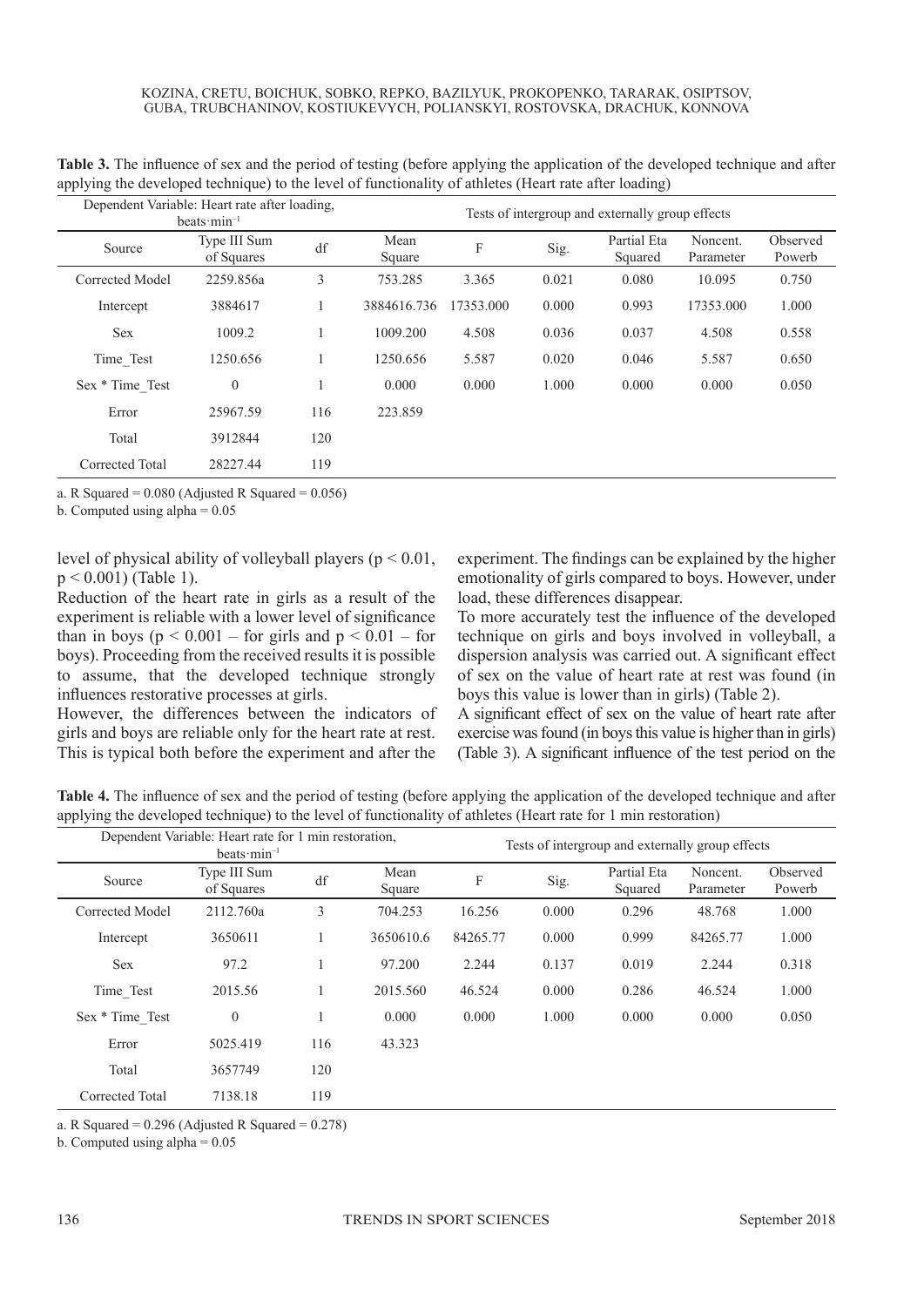|                 | Dependent Variable: Heart rate for 3 min restoration,<br>beats $min^{-1}$ |     |                | Tests of intergroup and externally group effects |       |                        |                       |                    |  |  |
|-----------------|---------------------------------------------------------------------------|-----|----------------|--------------------------------------------------|-------|------------------------|-----------------------|--------------------|--|--|
| Source          | Type III Sum<br>of Squares                                                | df  | Mean<br>Square | F                                                | Sig.  | Partial Eta<br>Squared | Noncent.<br>Parameter | Observed<br>Powerb |  |  |
| Corrected Model | 9171.600a                                                                 | 3   | 3057.2         | 11.035                                           | 0.000 | 0.222                  | 33.106                | 0.999              |  |  |
| Intercept       | 908697.6                                                                  |     | 908697.6       | 3280.020                                         | 0.000 | 0.966                  | 3280.020              | 1.000              |  |  |
| <b>Sex</b>      | 1153.2                                                                    |     | 1153.2         | 4.163                                            | 0.044 | 0.035                  | 4.163                 | 0.525              |  |  |
| Time Test       | 7489.2                                                                    |     | 7489.2         | 27.033                                           | 0.000 | 0.189                  | 27.033                | 0.999              |  |  |
| Sex * Time Test | 529.2                                                                     |     | 529.2          | 1.910                                            | 0.170 | 0.016                  | 1.910                 | 0.278              |  |  |
| Error           | 32136.67                                                                  | 116 | 277.04         |                                                  |       |                        |                       |                    |  |  |
| Total           | 950005.9                                                                  | 120 |                |                                                  |       |                        |                       |                    |  |  |
| Corrected Total | 41308.27                                                                  | 119 |                |                                                  |       |                        |                       |                    |  |  |

**Table 5.** The influence of sex and the period of testing (before applying the application of the developed technique and after applying the developed technique) to the level of functionality of athletes (Heart rate for 3 min restoration)

a. R Squared =  $0.222$  (Adjusted R Squared =  $0.202$ )

b. Computed using alpha  $= 0.05$ 

value of the heart rate after the load was also revealed (after the experiment. lower than before the experiment) (Table 3). A significant influence of the test period on the value of the heart rate on the first minute of recovery after the load was found (after the experiment it is lower than before the experiment) (Table 4). However. this indicator does not affect the sex of the subjects (Table 4).

A significant influence of the test period on the value of the heart rate on the third recovery minute after the load was revealed (after the experiment it was lower than before the experiment) (Table 5). This indicator is also influenced by the sex of the subjects (after the experiment. the recovery of girls in the third minute after the load is better than in boys) (Table 5). These data supplement Table 1 in that the technique used had a somewhat greater effect on the restorative processes of girls compared to boys.

A significant influence of the testing period on the result of the Guench test was revealed (after the experiment the result was higher than before the experiment) (Table 6). This indicator is also influenced by the sex of the subjects (before the experiment and after the experiment. this indicator is higher in boys) (Table 6).

**Table 6.** The influence of sex and the period of testing (before applying the application of the developed technique and after applying the developed technique) to the level of functionality of athletes (Guench test)

| Dependent Variable:<br>Guench test, s |                            |     |                |                           |       | Tests of intergroup and externally group effects |                       |                    |
|---------------------------------------|----------------------------|-----|----------------|---------------------------|-------|--------------------------------------------------|-----------------------|--------------------|
| Source                                | Type III Sum<br>of Squares | df  | Mean<br>Square | $\boldsymbol{\mathrm{F}}$ | Sig.  | Partial Eta<br>Squared                           | Noncent.<br>Parameter | Observed<br>Powerb |
| Corrected Model                       | 3492.600a                  | 3   | 1164.200       | 20.190                    | 0.000 | 0.343                                            | 60.570                | 1.000              |
| Intercept                             | 167731.5                   |     | 167731.541     | 2908.881                  | 0.000 | 0.962                                            | 2908.881              | 1.000              |
| <b>Sex</b>                            | 1116.3                     |     | 1116.300       | 19.359                    | 0.000 | 0.143                                            | 19.359                | 0.992              |
| Time Test                             | 2376.3                     |     | 2376.300       | 41.211                    | 0.000 | 0.262                                            | 41.211                | 1.000              |
| Sex * Time Test                       | $\theta$                   |     | 0.000          | 0.000                     | 1.000 | 0.000                                            | 0.000                 | 0.050              |
| Error                                 | 6688.779                   | 116 | 57.662         |                           |       |                                                  |                       |                    |
| Total                                 | 177912.9                   | 120 |                |                           |       |                                                  |                       |                    |
| Corrected Total                       | 10181.38                   | 119 |                |                           |       |                                                  |                       |                    |

a. R Squared =  $0.343$  (Adjusted R Squared =  $0.326$ )

b. Computed using alpha  $= 0.05$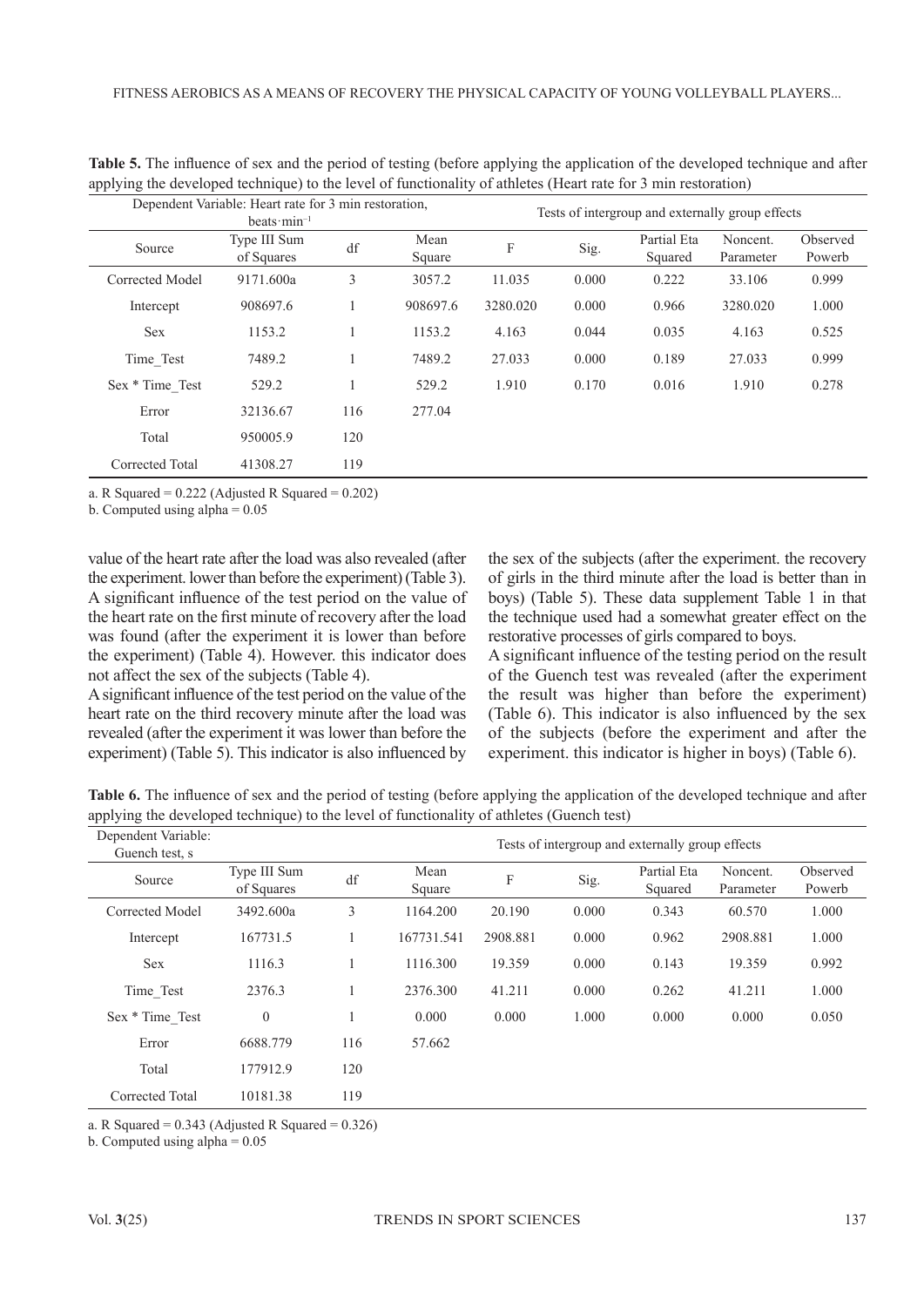|                 | Dependent Variable: Ruffie test, c.u. |     |                | Tests of intergroup and externally group effects |       |                        |                       |                    |  |  |  |
|-----------------|---------------------------------------|-----|----------------|--------------------------------------------------|-------|------------------------|-----------------------|--------------------|--|--|--|
| Source          | Type III Sum<br>of Squares            | df  | Mean<br>Square | F                                                | Sig.  | Partial Eta<br>Squared | Noncent.<br>Parameter | Observed<br>Powerb |  |  |  |
| Corrected Model | 565.800a                              | 3   | 188.600        | 41.182                                           | 0.000 | 0.516                  | 123.547               | 1.000              |  |  |  |
| Intercept       | 4032.161                              |     | 4032.16        | 880.453                                          | 0.000 | 0.884                  | 880.453               | 1.000              |  |  |  |
| <b>Sex</b>      | 36.3                                  |     | 36.300         | 7.926                                            | 0.006 | 0.064                  | 7.926                 | 0.797              |  |  |  |
| Time Test       | 529.2                                 |     | 529.200        | 115.555                                          | 0.000 | 0.499                  | 115.555               | 1.000              |  |  |  |
| Sex * Time Test | 0.3                                   |     | 0.300          | 0.066                                            | 0.798 | 0.001                  | 0.066                 | 0.057              |  |  |  |
| Error           | 531.239                               | 116 | 4.580          |                                                  |       |                        |                       |                    |  |  |  |
| Total           | 5129.2                                | 120 |                |                                                  |       |                        |                       |                    |  |  |  |
| Corrected Total | 1097.039                              | 119 |                |                                                  |       |                        |                       |                    |  |  |  |

**Table 7.** The influence of sex and the period of testing (before applying the application of the developed technique and after applying the developed technique) to the level of functionality of athletes (Ruffie test)

a. R Squared =  $0.516$  (Adjusted R Squared =  $0.503$ )

b. Computed using alpha  $= 0.05$ 

A significant influence of the test period on the result of the Ruffie test was revealed (after the experiment the result was higher than before the experiment) (Table 6). This indicator is also influenced by the sex of the subjects (before the experiment and after the experiment. this indicator is higher in boys) (Table 7).

It was found that the heart rate significantly affects the sex, the period of testing (before the experiment, the heart

**Table 8.** The influence of sex, the period of testing (before applying the application of the developed technique and after applying the developed technique) and measuring period HR  $(1 -$  Heart rate at rest;  $2 -$  Heart rate after loading;  $3 -$  Heart rate for 1 min restoration; 4 – Heart rate for 3 min restoration) to the level of functionality of athletes (Heart rate)

|                                | Dependent Variable: HR  | Tests of intergroup and externally group<br>effects |                |          |       |                        |  |  |  |
|--------------------------------|-------------------------|-----------------------------------------------------|----------------|----------|-------|------------------------|--|--|--|
| Source                         | Type III Sum of Squares | df                                                  | Mean<br>Square | F        | Sig.  | Partial Eta<br>Squared |  |  |  |
| Corrected Model                | $1.14E + 06$            | 15                                                  | 75871.392      | 516.294  | 0.000 | 0.943                  |  |  |  |
| Intercept                      | 7990260                 | $\mathbf{1}$                                        | 7990260.21     | 54372.58 | 0.000 | 0.992                  |  |  |  |
| <b>Sex</b>                     | 554.7                   | $\mathbf{1}$                                        | 554.7          | 3.775    | 0.053 | 0.008                  |  |  |  |
| Time_Test                      | 7347.675                | 1                                                   | 7347.675       | 50       | 0.000 | 0.097                  |  |  |  |
| HR 1 2 3 4                     | 1123694                 | 3                                                   | 374564.654     | 2548.859 | 0.000 | 0.943                  |  |  |  |
| Sex * Time Test                | 132.3                   | 1                                                   | 132.3          | 0.9      | 0.343 | 0.002                  |  |  |  |
| Sex * HR 1 2 3 4               | 2516.1                  | 3                                                   | 838.7          | 5.707    | 0.001 | 0.036                  |  |  |  |
| Time Test * $HR_1_2_3_4$       | 3429.247                | 3                                                   | 1143.082       | 7.779    | 0.000 | 0.048                  |  |  |  |
| $Sex * Time Test * HR 1 2 3 4$ | 396.9                   | 3                                                   | 132.3          | 0.9      | 0.441 | 0.006                  |  |  |  |
| Error                          | 68186.59                | 464                                                 | 146.954        |          |       |                        |  |  |  |
| Total                          | 9196518                 | 480                                                 |                |          |       |                        |  |  |  |
| Corrected Total                | 1206257                 | 479                                                 |                |          |       |                        |  |  |  |

R Squared =  $0.943$  (Adjusted R Squared =  $0.942$ )

HR\_1\_2\_3\_4 – measuring period HR (1 – Heart rate at rest; 2 – Heart rate after loading; 3 – Heart rate for 1 min restoration; 4 – Heart rate for 3 min restoration)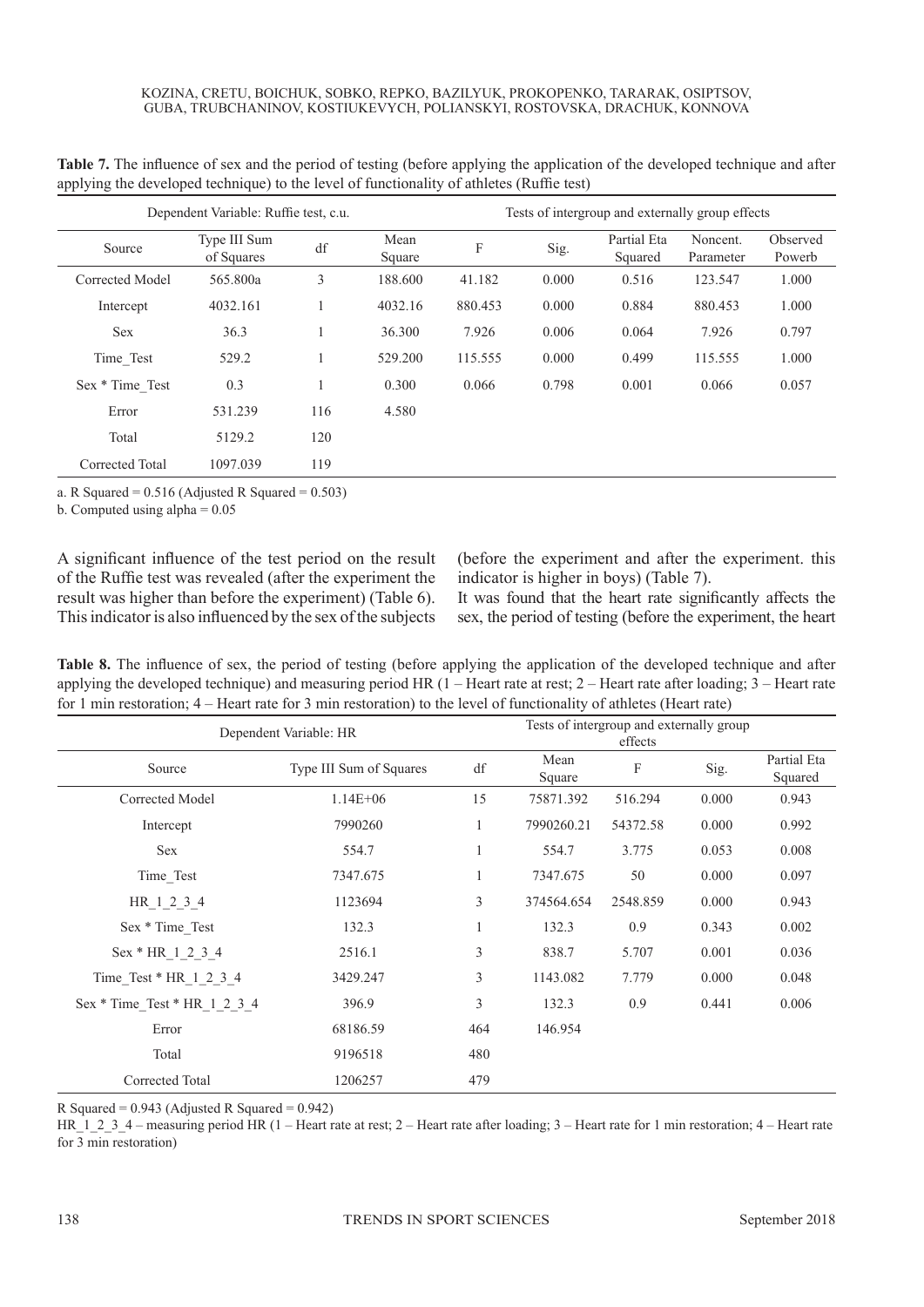| Multiple Comparisons                     |                |                       |            |       |                |                         |  |  |  |
|------------------------------------------|----------------|-----------------------|------------|-------|----------------|-------------------------|--|--|--|
| HR rest_Load_rest_1_rest_3<br>Bonferroni |                |                       |            |       |                | 95% Confidence Interval |  |  |  |
| (I) HR 1 2 3 4                           | (J) HR_1_2_3_4 | Mean Difference (I-J) | Std. Error | Sig.  | Lower<br>Bound | Upper<br>Bound          |  |  |  |
| 1                                        | $\overline{2}$ | $-105.1983*$          | 1.57       | 0.000 | $-109.35$      | $-101.05$               |  |  |  |
|                                          | $\mathfrak{Z}$ | $-99.6950*$           | 1.57       | 0.000 | $-103.84$      | $-95.55$                |  |  |  |
|                                          | 4              | $-12.2967*$           | 1.57       | 0.000 | $-16.44$       | $-8.15$                 |  |  |  |
| $\overline{2}$                           | 1              | 105.1983*             | 1.57       | 0.000 | 101.05         | 109.35                  |  |  |  |
|                                          | $\mathfrak{Z}$ | 5.5033*               | 1.57       | 0.000 | 1.36           | 9.65                    |  |  |  |
|                                          | $\overline{4}$ | 92.9017*              | 1.57       | 0.000 | 88.76          | 97.05                   |  |  |  |
| 3                                        | $\mathbf{1}$   | 99.6950*              | 1.57       | 0.000 | 95.55          | 103.84                  |  |  |  |
|                                          | $\overline{2}$ | $-5.5033*$            | 1.57       | 0.000 | $-9.65$        | $-1.36$                 |  |  |  |
|                                          | $\overline{4}$ | 87.3983*              | 1.57       | 0.000 | 83.25          | 91.55                   |  |  |  |
| $\overline{4}$                           | 1              | 12.2967*              | 1.57       | 0.000 | 8.15           | 16.44                   |  |  |  |
|                                          | $\mathfrak{2}$ | $-92.9017*$           | 1.57       | 0.000 | $-97.05$       | $-88.76$                |  |  |  |
|                                          | 3              | $-87.3983*$           | 1.57       | 0.000 | $-91.55$       | $-83.25$                |  |  |  |

**Table 9.** Post Hoc Tests for the measuring period Heart rate

Based on observed means. The error term is Mean Square (Error) = 146.954.

\* The mean difference is significant at the 0.05 level.

HR 1 2 3 4 – measuring period HR (1 – Heart rate at rest; 2 – Heart rate after loading; 3 – Heart rate for 1 min restoration; 4 – Heart rate for 3 min restoration)

rate is higher than after the experiment), and the period of measurement of heart rate (at rest, after a load, in the first minute of recovery, in the third recovery minute) (Table 8). But there was no 3-factor effect (Sex \* Time\_Test \* HR 1 2 3 4), so we can assume that in girls and boys the two-factor effects "Time  $\times$  HR" does not differ. This lack of differences can also be seen in Table 1, that is, the relationships before starting work for different HR measurements are similar for girls and boys, that is, both girls and boys do not have "reliable" differences in the first two dimensions of the pulse and significant differences in the remaining measurements of the heart rate before the start of the study. In other words, the differences in girls and boys in two-factor interactions "Time  $\times$  HR, 1,2,3,4" do not matter.

From the data obtained, it follows that the developed technique has a positive effect on both girls and boys. However, under the influence of the developed technique, the girls improve their recovery. This can be explained by the fact that girls are more emotional, so the use of aerobics with musical accompaniment has a more significant impact on their body.

As a result of the experiment volleyball players experienced an increase in physical fitness (Figure 1). This is evidenced by a significant improvement in the



**Figure 1.** Indicators of physical fitness volleyball players  $(n = 30)$  16-17 years as a result of the experiment:

 $\boxed{\cdots}$  to the experiment

- **ETTER** after the experiment
- 1 jumps with a rope for 1 min, number of times;
- 2 bending of hands in an emphasis lying for 30 s, number of times;
- 3 lifting of the body for 30 s from the lying position, the number of times;
- 4 attack strike, number of losses;
- \* the differences are reliable at  $p < 0.05$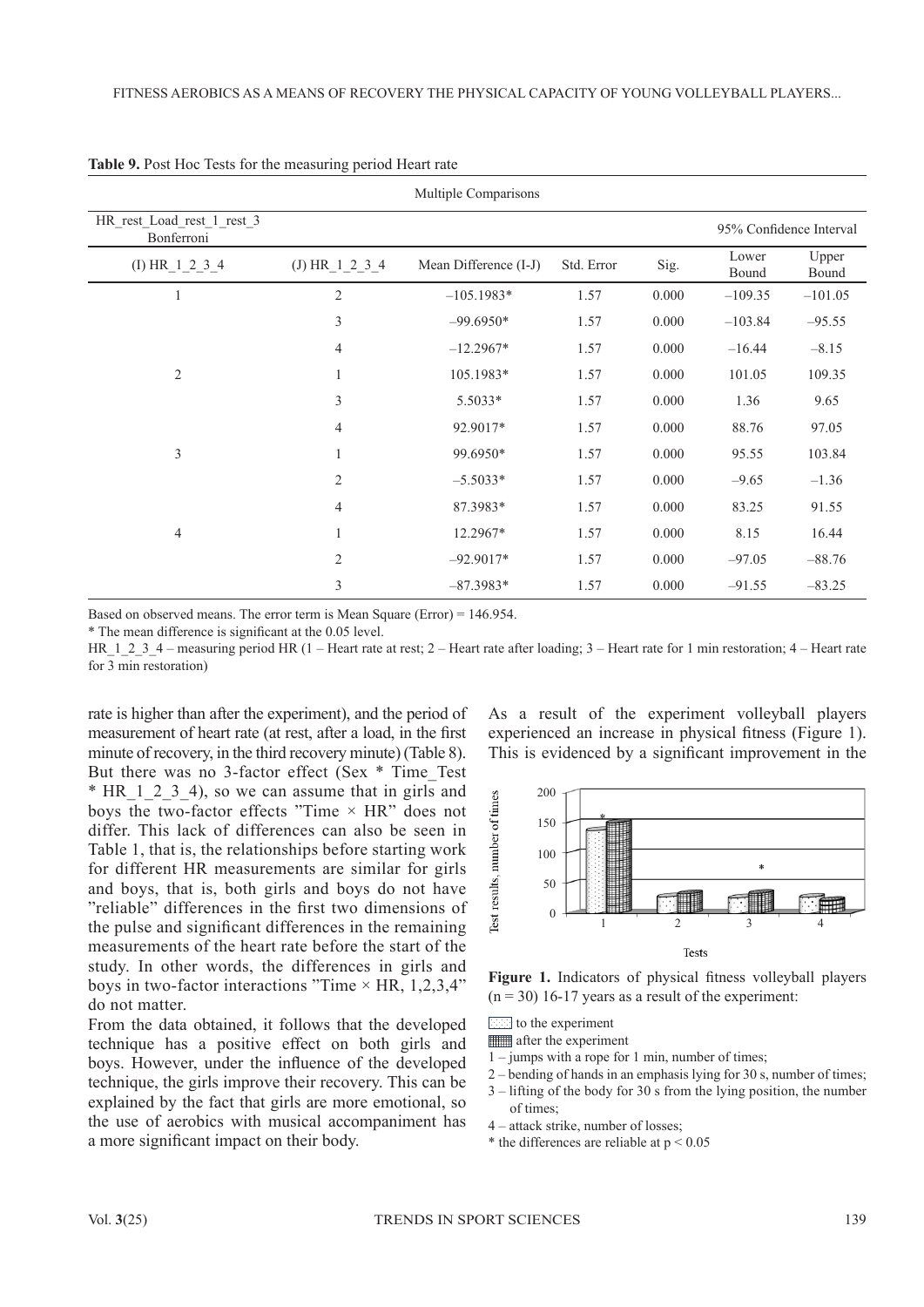results of the test "jump in 1 minute, number of times" the number of jumps has increased from 137.12 times to 150.01 times ( $p < 0.05$ ), as well as the test "lifting the body for 30 s from the position lying, number of times" from 25.4 times to 33.2 times ( $p < 0.05$ ).

Significant improvement in the results of physical fitness (Figure 2) in volleyball players showed the tests "bending hands in the emphasis lying in 30 seconds, the number of times" and "lifting the body for 30 s from the lying position, the number of times" from 29.45 times to 38.12 times ( $p < 0.05$ ) and from 25.3 times to 31.22 times ( $p < 0.05$ ), respectively. After the experiment, the number of ball losses in the test with the performance of the attack strike significantly decreased from 19.1 times to 11.0 times ( $p < 0.05$ ).



**Figure 2.** Indicators of physical fitness volleyball players (boys)  $(n = 30)$  16-17 years as a result of the experiment:

to the experiment

**Filled** after the experiment

- 1 jumps with a rope for 1 min. number of times;
- 2 bending of hands in an emphasis lying for 30 s. number of times;
- 3 lifting of the body for 30 s from the lying position. the number of times;

4 – attack strike. number of losses;

\* the differences are reliable at  $p < 0.05$ 

In general, the increase in the results of physical fitness in athletes due to the correct selection of exercises. After all, the compositions we selected consisted of a large number of amplitude direct jumps and jumps with rotations. Which, in turn, allowed to increase the coordination and jumping endurance of volleyball players.

The data obtained from the experiment show improvements in the fitness of athletes and increased physical fitness, as well as the rate of recovery of the body after loading.

#### **Discussion**

The results of our study confirmed the data of scientists [8, 20] that in the preparation of athletes adolescents

and adolescents excessive passion for large training loads leads to a relatively rapid exhaustion of physical and mental capacity of the body. The obtained data confirm the opinion of Singh [20], that the decline in performance is accompanied by a subjective sense of fatigue, which is directed against the depletion of the functional potential of the central nervous system. The tiredness of working muscles is due to lack of oxygen, clogging of products of decay or depletion of energy resources. To improve the efficiency of workout, the work of the body of athletes should be of such intensity and duration, in which the required energy balance is maintained. Therefore, it is important to devote enough time to restore the body after loading. We agree with the authors of Delextrat et. al. [2] and confirmed this study, using the remedies, the growth of functional resources is increasing, coordination of functions of different systems of the organism improves. Under the influence of new physical exercises there are functional structural changes in the muscles and the corresponding nerve centers located at the segmental level in the brain. There is a stimulation of the morpho-functional and energy possibilities of tissues, which provide their activity muscle contractions and on this basis, the expansion of the range, reactivity of the organism.

A significant role in the fight against fatigue and increased efficiency include a sauna, autogenous training, water procedures, the use of L-tryptophan [5, 9, 21]. But all these means are related to hygienic, medical, biological and psychological means. We propose in our study to pay more attention to pedagogical means, because our study involved teenagers aged 16-17 years. For them, emotional mood is very important during volleyball [1, 14], and fitness with elements of aerobics is most suitable for this [4]. After such classes more intensive processes of recovery, which promote the increase of muscular performance at a higher level than the original position.

The results of our work complement the data of other authors [3, 5, 9] that fatigue, injuries, illness and burnout in sports interfere with the improvement of the quality of the training process. Therefore, the right combination of loads and rest at all stages of long-term training of athletes is necessary. The use of fitness aerobics during regenerative microcycles helps to maintain the healthtraining effect, not only excessive loads, but also from small loads. This is confirmed by the results of our study, since after the experiment we received an increase in physical fitness indicators.

We agree with other authors [22], who emphasize the need to use the means of restoration of the body to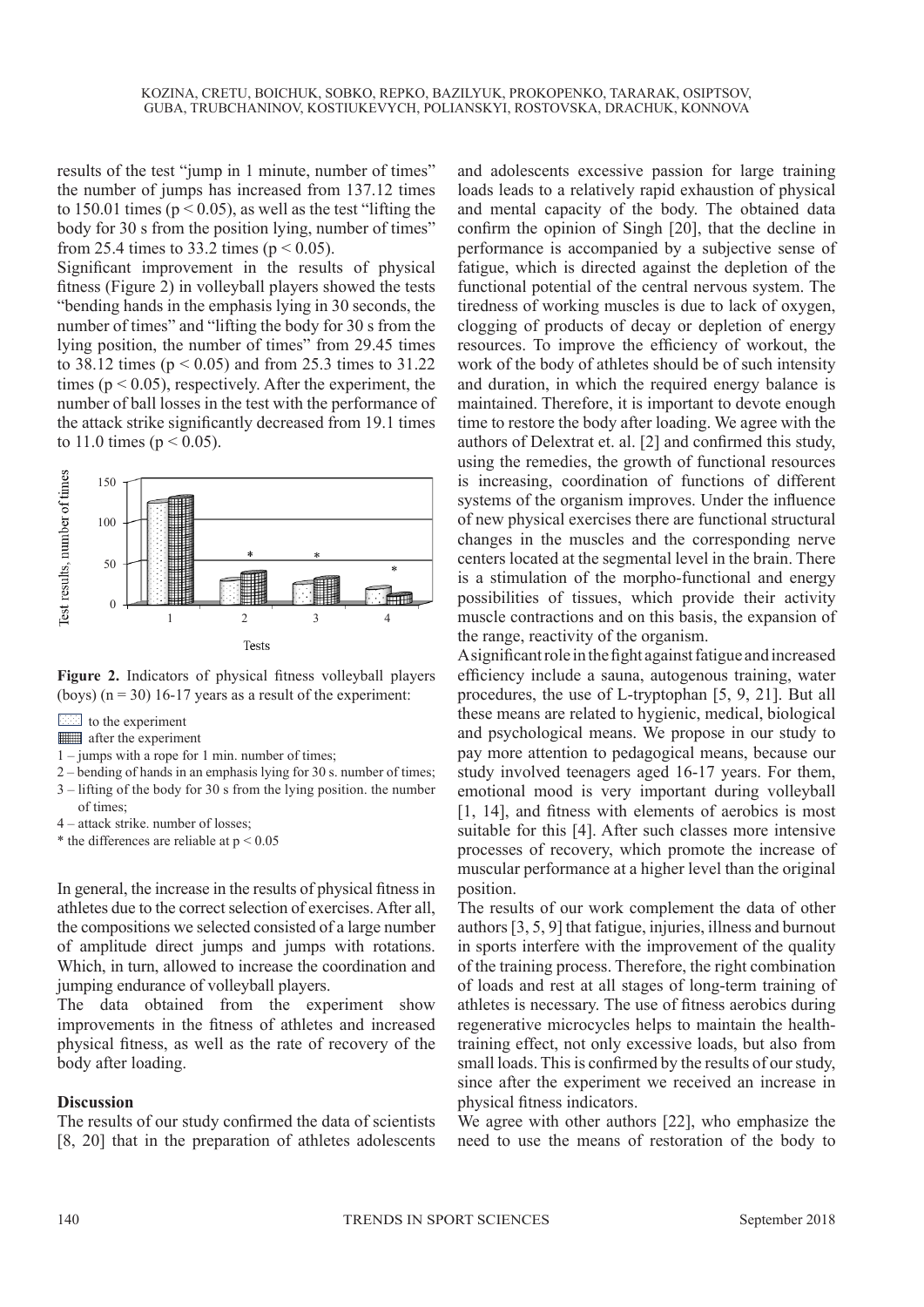prevent injuries in volleyball. During an injury, the athlete will stop training and his motor activity will be severely limited. This, in turn, affects the general state of work of the individual. To restore the previous state of work, you need to undergo a certain course of treatment and rehabilitation. We, in turn, offer classes in fitness aerobics, which promote the complex development of all physical qualities, increase physical fitness.

Kozina et. al. [23] developed a concept of individualization of athletes' training, which leads to an increase in their functional and psycho-physiological capabilities, contributes to enhancement of adaptive abilities, normalization of vegetative functions. They emphasize that the use of different remedies is considered an integral part of the training of athletes. Therefore, it is necessary to study issues aimed at preventing overtraining, maximizing recovery after high and excessive loads in sports games. In our work, it is also emphasized that the use of different restorative devices is considered as an integral part of the training of athletes. But our experiment is aimed at researching the renewable effect of fitness with elements of aerobics at athletes aged 16-17, engaged in volleyball. And in this study we received quite reliable results, which testifies to the relevance of the problem that we have been considering during our work.

The obtained data are consistent with the data of other authors [1, 9, 14] on the need to find new ways to improve the overall fitness level of athletes and the physical ability of athletes to play sports.

In practical work, trainers often use gymnastic, acrobatic exercises, mobile games, relay races for the development of agility at young athletes [3]. As a rule, exercises on different types of sports and motor activity are used in the preparatory period of the training process (running, skiing, jumping, throwing) [11, 13]. Using fitness with elements of aerobics, we propose to introduce a training program for each renewed class during the annual cycle, because this is a new means of restoring the physical capacity of young volleyball players. Because fitness with elements of aerobics contributes not only to the restoration, but also to the increase of functional resources of the organism, improves the coordination of movements that are so important for the preparation of athletes 16-17 years. Musical accompaniment, which is used during fitness classes, also helps to create a positive emotional background in the training process of young volleyball players, rhythm classes and intervals of rest affect the training of the cardiovascular and respiratory systems [10, 14]. This is confirmed by the results of our study and is the new data in the training of young volleyball players of 16-17 years.

## **Conclusion**

1. Significant differences in the rates of heart rate regeneration in boys and girls have been found. Reliable improvement of the results of the "jump jump test for 1 min." And the test "lifting of the body for 30 s from the lying position" was revealed. After the experiment, the number of ball losses in the test has been reliably reduced with the impact of the attacker.

2. Fitness exercises with elements of aerobics in combination with music is a comprehensive means of restoring the performance of young volleyball players. As a result of the use of fitness with elements of aerobics in the training process of volleyball players of 16-17 years, the level of functional capabilities and indicators of physical fitness has significantly increased.

3. The developed method positively influences both girls and boys. Under the influence of the developed technique, the girls improve their recovery.

#### **Acknowledgements**

The research is conducted according to:

- the research work of Ministry of Education and Science of Ukraine for 2013-2014. "Theoretical and methodical bases of application the information, pedagogical and medical-biological technologies for formation of healthy lifestyle" ( $N_2$  of the state registration 0113U002003);
- the research work of Ministry of Education and Science of Ukraine for 2015-2016. Theoretical and methodical bases of means application the information, pedagogical, medical-biological orientation for motor and spiritual development and formation of healthy lifestyle" (№ of the state registration 0115U004036);
- the research work of Ministry of Education and Science of Ukraine for 2017-2018. "Theoretical and methodical bases of application of information, medicalbiological and pedagogical technologies for realization of individual physical, intellectual and spiritual potential and formation of healthy lifestyle" (№ of the state registration 0117U000650).

The author declares that there is no conflict of interests.

#### **References**

- 1. Aoki MS, Arruda AF, Freitas CG, Miloski B, Marcelino PR, Drago G, et al. Monitoring training loads, mood states, and jump performance over two periodized training mesocycles in elite young volleyball players. Int J Sports Sci Coach. 2017; 12(1): 130-137.
- 2. Delextrat A, Calleja-González J, Hippocrate A, Clarke D. Effects of sports massage and intermittent cold-water